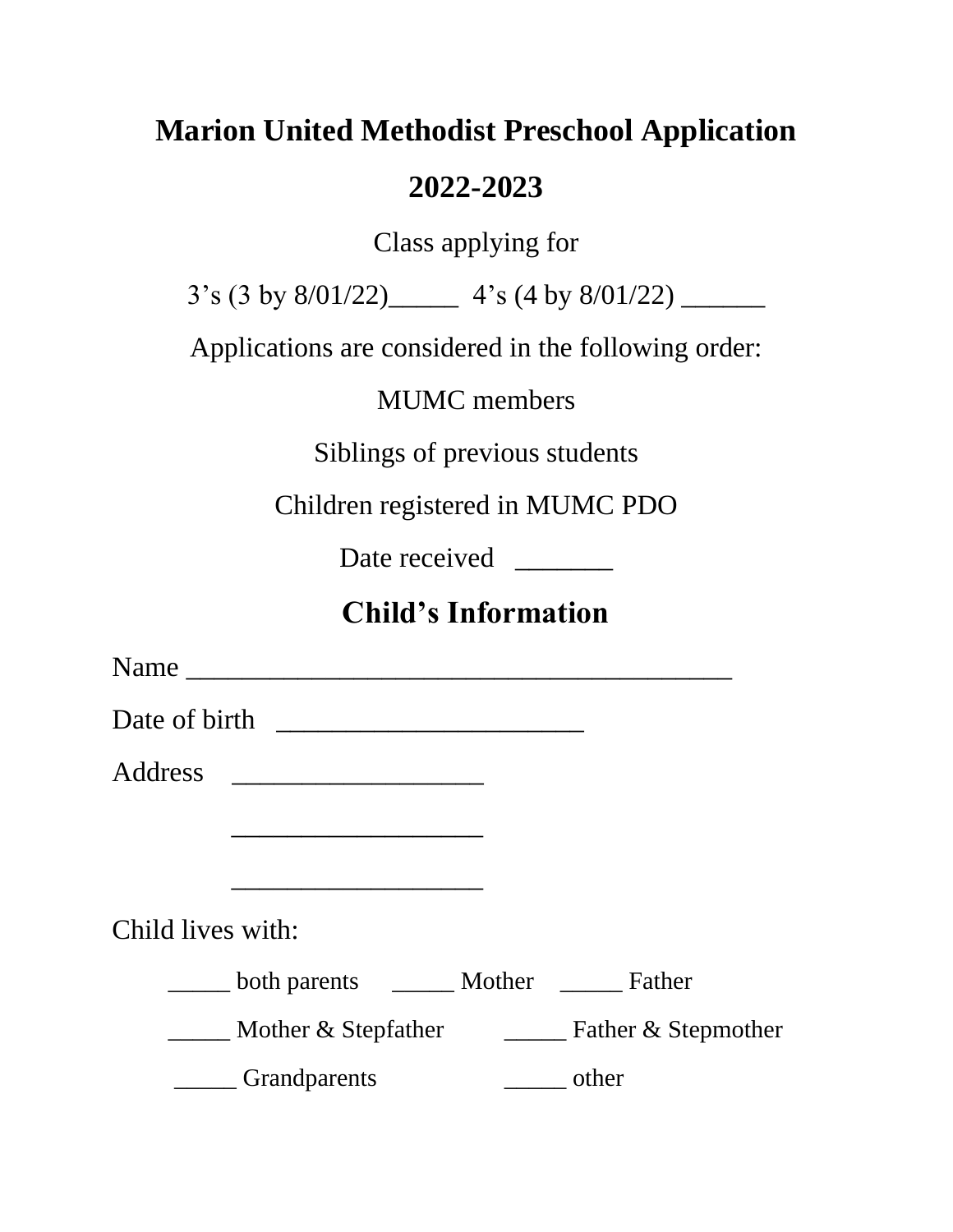Tell us about any programs (daycare, preschool, etc.) your child is currently enrolled in. Please let us know who their program leader is and how long they have been in the program.

\_\_\_\_\_\_\_\_\_\_\_\_\_\_\_\_\_\_\_\_\_\_\_\_\_\_\_\_\_\_\_\_\_\_\_\_\_\_\_\_\_\_\_\_\_\_\_\_\_\_\_\_

\_\_\_\_\_\_\_\_\_\_\_\_\_\_\_\_\_\_\_\_\_\_\_\_\_\_\_\_\_\_\_\_\_\_\_\_\_\_\_\_\_\_\_\_\_\_\_\_\_\_\_\_

\_\_\_\_\_\_\_\_\_\_\_\_\_\_\_\_\_\_\_\_\_\_\_\_\_\_\_\_\_\_\_\_\_\_\_\_\_\_\_\_\_\_\_\_\_\_\_\_\_\_\_\_

\_\_\_\_\_\_\_\_\_\_\_\_\_\_\_\_\_\_\_\_\_\_\_\_\_\_\_\_\_\_\_\_\_\_\_\_\_\_\_\_\_\_\_\_\_\_\_\_\_\_\_\_

\_\_\_\_\_\_\_\_\_\_\_\_\_\_\_\_\_\_\_\_\_\_\_\_\_\_\_\_\_\_\_\_\_\_\_\_\_\_\_\_\_\_\_\_\_\_

Has your child been enrolled in another preschool or daycare?

\_\_\_\_\_\_\_\_\_\_\_\_\_\_\_\_

\_\_\_\_\_\_\_\_\_\_\_\_\_\_\_\_\_\_\_\_\_\_

\_\_\_\_\_

If so please list the program and why they are no longer in the preschool or daycare.

\_\_\_\_\_\_\_\_\_\_\_\_\_\_\_\_\_\_\_\_\_\_\_\_\_\_\_\_\_\_\_\_\_\_\_\_\_\_\_\_\_\_\_\_\_\_\_\_\_\_\_\_

\_\_\_\_\_\_\_\_\_\_\_\_\_\_\_\_\_\_\_\_\_\_\_\_\_\_\_\_\_\_\_\_\_\_\_\_\_\_\_\_\_\_\_\_\_\_\_\_\_\_\_\_

\_\_\_\_\_\_\_\_\_\_\_\_\_\_\_\_\_\_\_\_\_\_\_\_\_\_\_\_\_\_\_\_\_\_\_\_\_\_\_\_\_\_\_\_\_\_\_\_\_\_\_\_

\_\_\_\_\_\_\_\_\_\_\_\_\_\_\_\_\_\_\_\_\_\_\_\_\_\_\_\_\_\_\_\_\_\_\_\_\_\_\_\_\_\_\_\_\_\_\_\_\_\_\_\_

Child's Physician \_\_\_\_\_\_\_\_\_\_\_\_\_\_\_\_\_\_\_\_\_\_\_\_\_\_\_\_

Address \_\_\_\_\_\_\_\_\_\_\_\_\_\_\_\_\_\_\_\_\_\_\_\_\_\_\_\_

Phone Number \_\_\_\_\_\_\_\_\_\_\_\_\_\_\_\_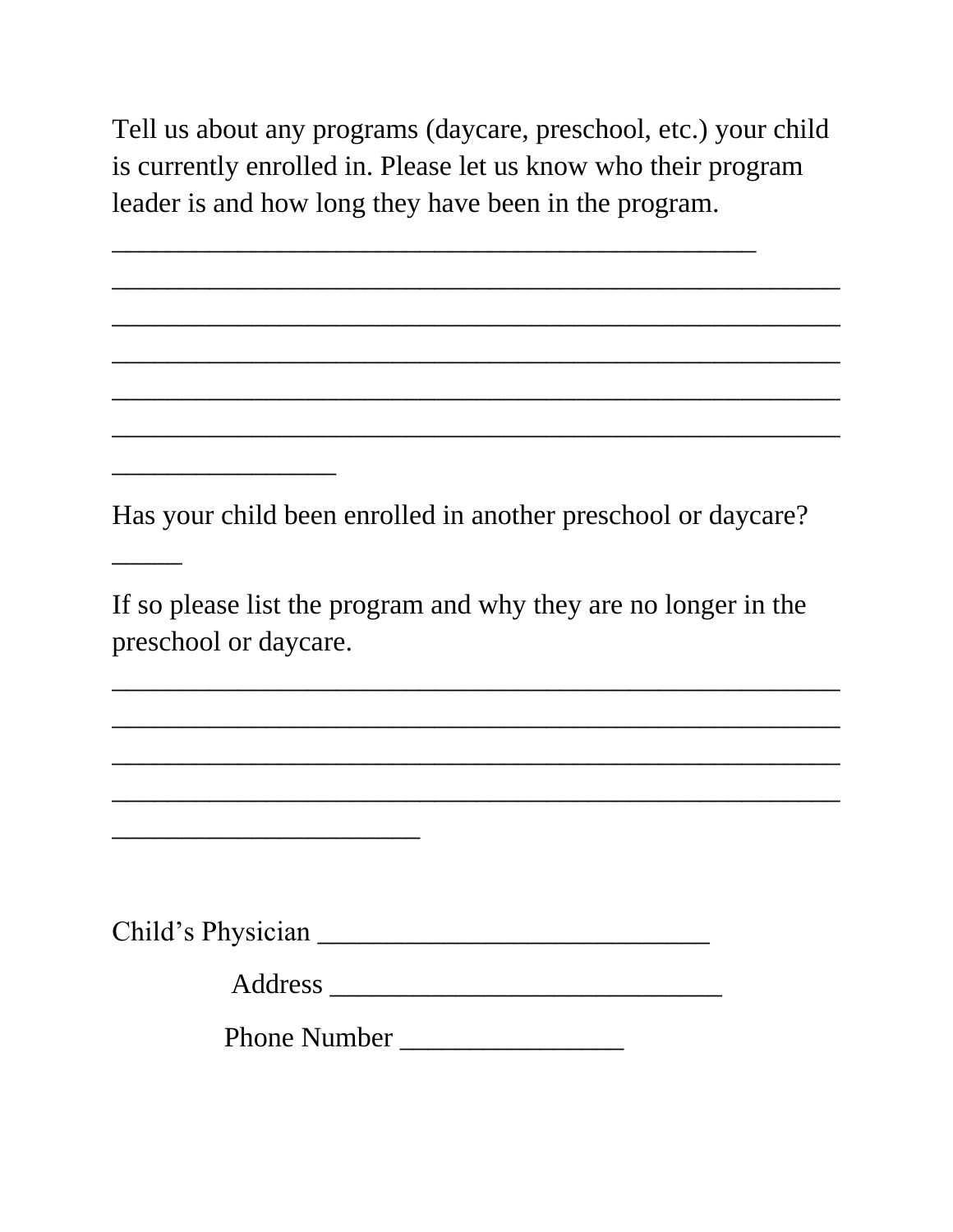# **Parents' Information**

|               | Name                                                                                                                 |
|---------------|----------------------------------------------------------------------------------------------------------------------|
|               | Address (if different from child)                                                                                    |
|               |                                                                                                                      |
|               | <u> 1980 - Johann John Stone, mars eta bat eta bat erroman erroman ez erroman ez erroman ez erroman ez erroman e</u> |
|               |                                                                                                                      |
|               |                                                                                                                      |
|               | Place of employment                                                                                                  |
| Work number   |                                                                                                                      |
| <b>Father</b> |                                                                                                                      |
|               |                                                                                                                      |
|               | Address (if different from child)                                                                                    |
|               |                                                                                                                      |
|               |                                                                                                                      |
|               |                                                                                                                      |
|               |                                                                                                                      |
|               |                                                                                                                      |
|               | Place of employment                                                                                                  |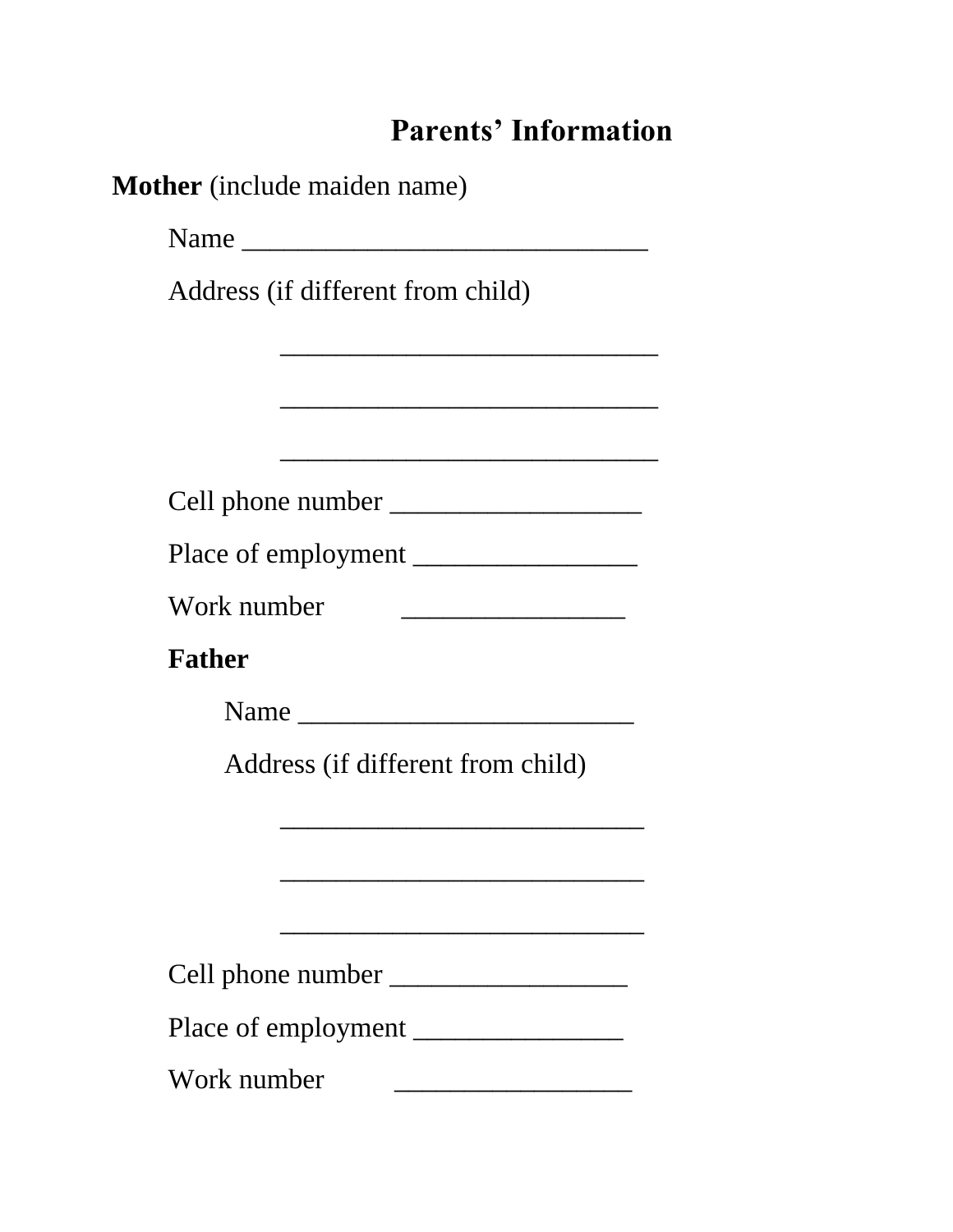## **Family Information**

| Are you members of Marion United Methodist Church? |  |
|----------------------------------------------------|--|
| Do you have other children who have attended MUMC  |  |

Preschool? \_\_\_\_\_\_\_\_\_\_

\_\_\_\_\_\_\_\_

Is your child currently enrolled in MUMC Parent's Day Out?

\_\_\_\_\_\_\_\_\_\_\_\_\_\_\_\_\_\_\_\_\_\_\_\_\_\_\_\_\_\_\_\_\_\_\_\_\_\_

Are you an alumni of MUMC preschool? \_\_\_\_\_\_\_\_

What church does your family attend?

Does your child attend Sunday school there?\_\_\_\_\_\_\_\_\_\_\_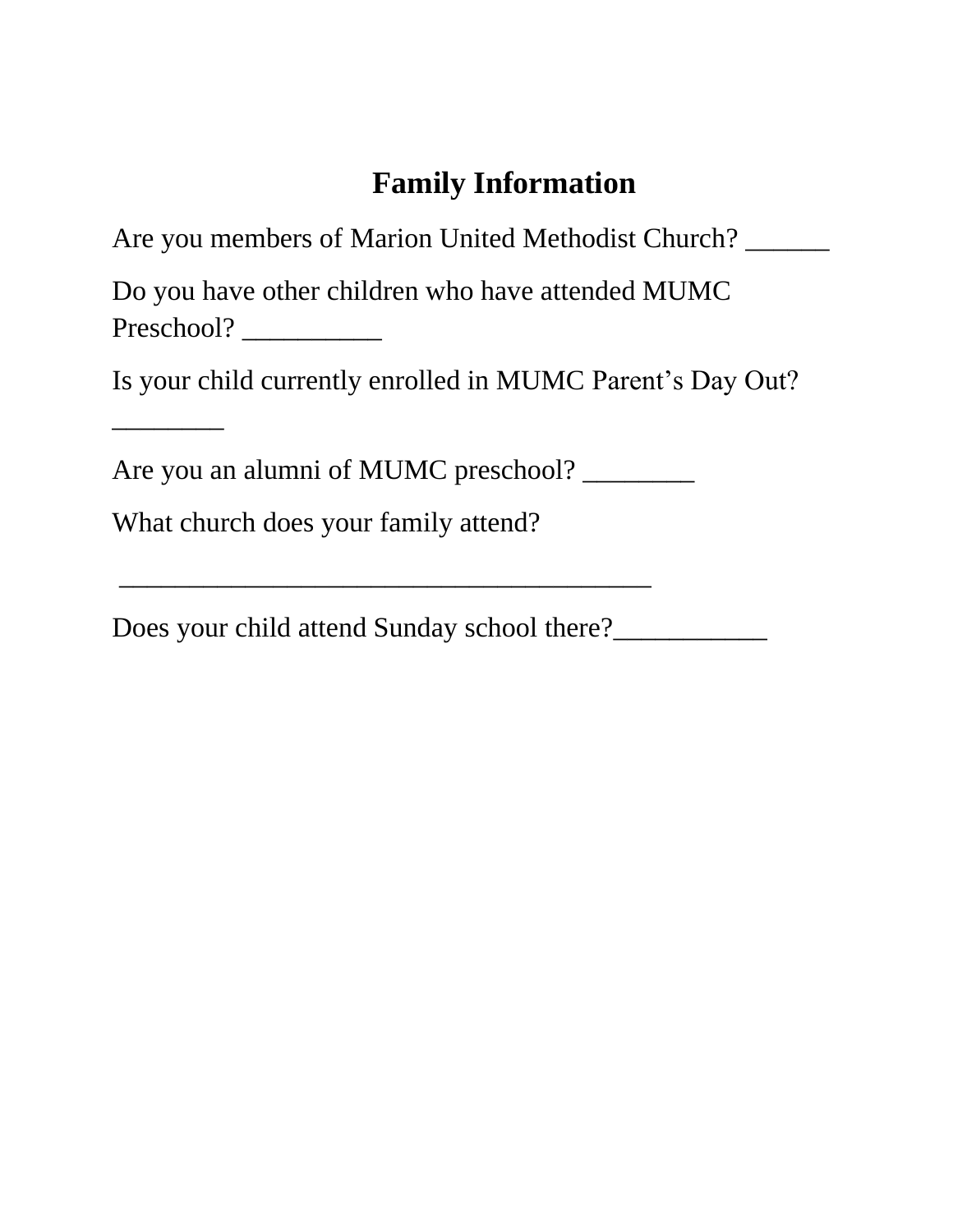#### **References**

Please list two family references, people who are a part of your child's life other than relatives.

|       | <u> 1980 - Johann John Stone, mars and de final and de final and definition of the stone of the stone of the stone of the stone of the stone of the stone of the stone of the stone of the stone of the stone of the stone of th</u> |  |
|-------|--------------------------------------------------------------------------------------------------------------------------------------------------------------------------------------------------------------------------------------|--|
|       | <u> 1989 - Johann John Stone, markin film yn y brening yn y brening yn y brening yn y brening yn y brening yn y b</u>                                                                                                                |  |
| Phone |                                                                                                                                                                                                                                      |  |
|       |                                                                                                                                                                                                                                      |  |
|       |                                                                                                                                                                                                                                      |  |
|       |                                                                                                                                                                                                                                      |  |
|       |                                                                                                                                                                                                                                      |  |
|       | <u> 1989 - Johann Barbara, martin amerikan basal dan berasal dalam basal dalam basal dalam basal dalam basal dala</u>                                                                                                                |  |
|       |                                                                                                                                                                                                                                      |  |
| Phone |                                                                                                                                                                                                                                      |  |
|       |                                                                                                                                                                                                                                      |  |
|       |                                                                                                                                                                                                                                      |  |
|       | Along with these references please                                                                                                                                                                                                   |  |

**someone not listed.**